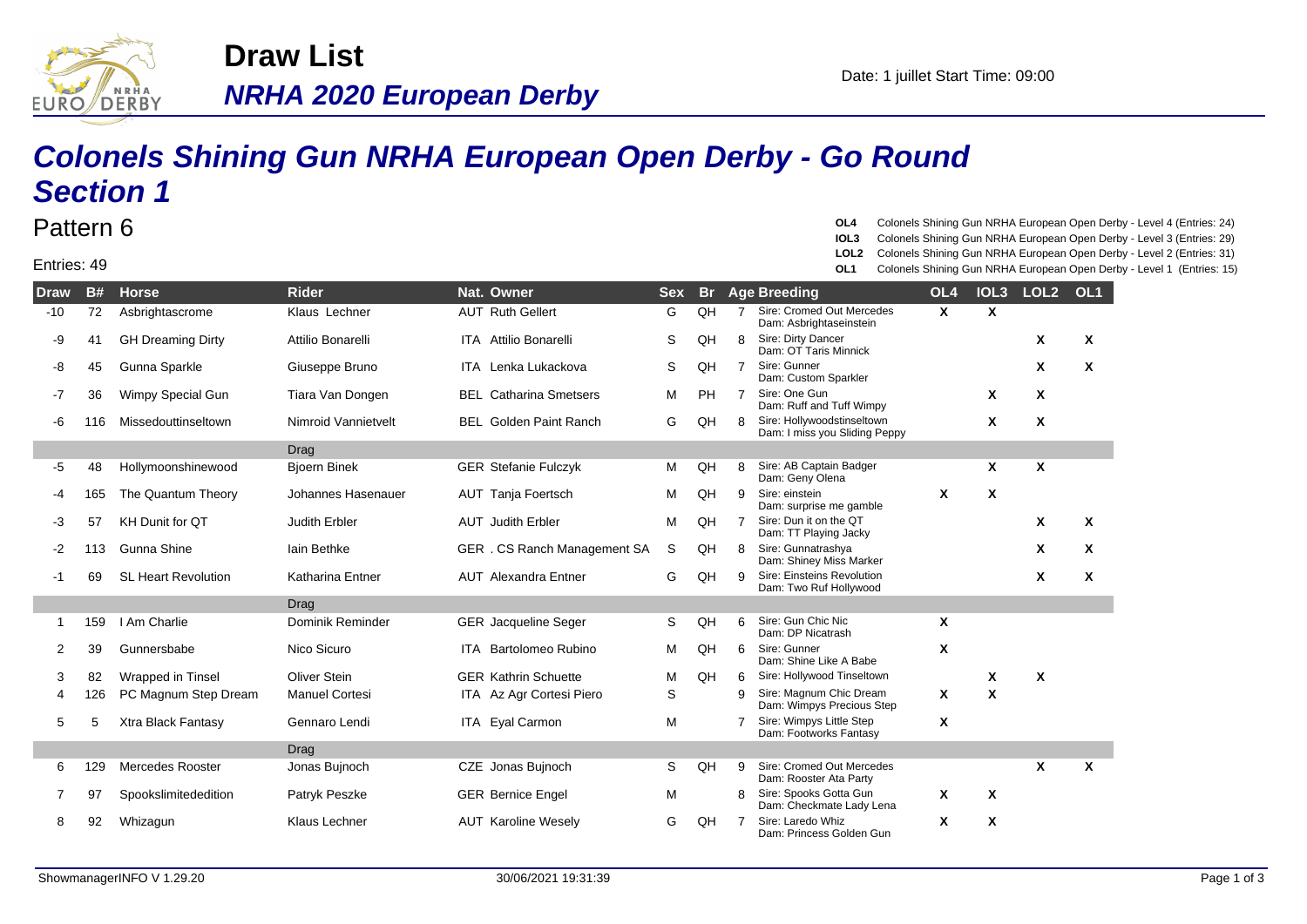| <b>Draw</b> | <b>B#</b> | <b>Horse</b>                | <b>Rider</b>            | Nat. Owner                              | <b>Sex</b> | <b>Br</b> |   | <b>Age Breeding</b>                                       | OL <sub>4</sub> | IOL <sub>3</sub> | LOL <sub>2</sub>          | OL1 |
|-------------|-----------|-----------------------------|-------------------------|-----------------------------------------|------------|-----------|---|-----------------------------------------------------------|-----------------|------------------|---------------------------|-----|
| 9           | 77        | Four Season Whiz            | Sebastiano Valtorta     | ITA Luca Mauri                          | G          | QH        | 8 | Sire: Topsail Whiz<br>Dam: Dun It Preciously              | $\mathsf{x}$    | X                | $\mathbf{x}$              |     |
| 10          | 90        | The Gun Maker               | Rudi Kronsteiner        | AUT Jennifer Nixdorf                    | S          | QH        | 6 | Sire: One Gun<br>Dam: Mare Made                           | X               |                  |                           |     |
|             |           |                             | Drag                    |                                         |            |           |   |                                                           |                 |                  |                           |     |
| 11          | 170       | SG Icetopman                | <b>Bernard Fonck</b>    | BEL . CS Ranch Management SA            | G          |           | 6 | Sire: SG Frozen Enterprize<br>Dam: AB Lady Topsailena     | X               |                  |                           |     |
| 12          | 136       | Harry Gotta Whiz            | <b>Markus Gebert</b>    | <b>GER Diana Metrangolo</b>             | G          | QH        | 6 | Sire: SPOOKS GOTTA WHIZ<br>Dam: HARRY LITTLE QUARRY       | X               | X                |                           |     |
| 13          | 17        | <b>Guns Shining Pearl</b>   | <b>Clemence Neveux</b>  | <b>FRA Thomas Soutric</b>               | M          | QH        | 7 | Sire: Shine My Gun<br>Dam: Elite Dun It                   | X               | X                |                           |     |
| 14          | 99        | HA Whizzing Spark           | Mirko Midili            | <b>ITA</b> Andrea Pedrotti              | S          |           | 6 | Sire: Spooks Gotta Whiz                                   | X               |                  |                           |     |
| 15          | 8         | Dream Sweet Magnum          | <b>Emanuel Ernst</b>    | <b>GER Celina Stuiber</b>               | M          | QH        | 8 | Sire: Magnum Chic Dream<br>Dam: Hollys Poco Barbie        | X               | X                |                           |     |
|             |           |                             | Drag                    |                                         |            |           |   |                                                           |                 |                  |                           |     |
| 16          | 157       | <b>BI Shining starlight</b> | Alessandro Roasio       | ITA Krisztina Forro Szantone            | G          | QH        | 9 |                                                           |                 |                  | X                         | Χ   |
| 17          | 74        | <b>Electric Storm SG</b>    | <b>Melanie Thoennes</b> | <b>GER Melanie Thoennes</b>             | S          | QH        | 8 | Sire: Jac electric sparks                                 |                 |                  | $\boldsymbol{\mathsf{x}}$ | X   |
| 18          | 23        | <b>ARH Blue Diamonds</b>    | Sylvia Rzepka           | <b>AUT Silke Otterbein</b>              | M          |           | 6 | Dam: ARH Smokey Flash Gun                                 | Χ               | X                |                           |     |
| 19          | 168       | JF What A Ruf Juice         | Lars Suechting          | <b>USA Markus Suechting</b>             | S          |           | 9 | Sire: Ruf Dun It<br>Dam: What A Juicy Chic                | X               | X                | X                         | X   |
| 20          | 100       | Jaba Jacs Flash             | Stefano Massignan       | ITA Giovanni Battista Mirandola         | S          |           | 8 |                                                           | X               | Χ                | X                         |     |
|             |           |                             | Drag                    |                                         |            |           |   |                                                           |                 |                  |                           |     |
| 21          | 131       | Hey Joe                     | Nimroid Vannietvelt     | BEL Steve Vannietvelt & Gina De<br>Pauw | S          | QH        | 8 | Sire: Smart Spook<br>Dam: Best Stop                       |                 | Χ                | X                         |     |
| 22          | 111       | <b>Brownlenium</b>          | Roberta Dubini          | ITA Nicola Fappani                      | G          | QH        | 6 |                                                           |                 | Χ                | X                         |     |
| 23          | 71        | Mousemans Jewel             | Jana Wenk               | <b>GER Anke Wenk</b>                    | M          | QH        | 9 | Sire: Boggies Blue Jac<br>Dam: Last Freckle               |                 |                  | $\boldsymbol{\mathsf{x}}$ | Χ   |
| 24          | 102       | Holly Jolly Jaba            | Guglielmo Fontana       | <b>ITA</b> Chiara Bartoletti            | М          |           | 8 | Sire: Jaba Oak<br>Dam: Smart Dolly Hickory                | X               | Χ                |                           |     |
| 25          | 174       | ND Im Not A Wimp            | Tiara Van Dongen        | <b>BEL</b> Aurelie Robert               | G          | QH        | 8 | Sire: Wimpys Little Step<br>Dam: Stargazer Cowboy         |                 | X                | $\boldsymbol{\mathsf{x}}$ |     |
|             |           |                             | Drag                    |                                         |            |           |   |                                                           |                 |                  |                           |     |
| 26          | 76        | Wimpys Little Chica         | Marco Moriello          | AUT Katharina Hehenberger               | м          |           | 8 | Sire: Spanish Snapper<br>Dam: Wimps Little Jameen         |                 |                  | X                         | X   |
| 27          | 58        | Benz N Hollywood            | <b>Marianne Drexler</b> | <b>GER Marianne Drexler</b>             | M          | QH        | 9 | Sire: Cromed Out Mercedes<br>Dam: Hollywood Biz Whiz      |                 |                  | X                         | X   |
| 28          | 67        | Walla Whiz A Dun It         | Gal Grahelj             | SLO Katja Zrimsek                       | S          | QH        | 6 | Sire: Walla Walla Whiz<br>Dam: The Bun Is Dun             | X               | Χ                | X                         |     |
| 29          | 47        | Nopartywhizoutme            | <b>Bjoern Binek</b>     | <b>GER Claudia Simon</b>                | M          | QH        | 6 | Sire: Shinerspartydress<br>Dam: Topsail Whiz              |                 | Χ                | X                         |     |
| 30          | 156       | Tiffanysgun                 | Miroslav Baniari        | <b>AUT Pavel Slabik</b>                 | М          |           | 6 | Sire: Colonels Shining Gun<br>Dam: Shine On Princess      |                 | X                | $\mathbf{x}$              |     |
|             |           |                             | Drag                    |                                         |            |           |   |                                                           |                 |                  |                           |     |
| 31          | 103       | Miss Topsail Taco           | Christian Baldelli      | ITA Marco Scorrano                      | M          | QH        | 8 |                                                           |                 | Χ                | X                         |     |
| 32          | 61        | MLC Whiz On Top             | Morgane Bohu            | <b>FRA Danielle Dhinaut</b>             | S          |           | 8 | Sire: Sail On Top Whizard<br>Dam: CDS Frozzy Sail Spat    |                 |                  | X                         | X   |
| 33          | 43        | Cee U In Tinseltown         | Petra Van Ede           | NED Gisela Haas                         | M          |           |   | 7 Sire: Hollywoodstinseltown<br>Dam: Miss Wimpy Hollywood | X               | X                | X                         |     |
| 34          | 40        | Chic Heidi                  | Lena-Marie Maas         | <b>ITA</b> Lena-Marie Maas              |            | QH        | 7 | Sire: Chic Magnetic<br>Dam: Heidi Sailor                  | X               | X                | X                         | X   |
| 35          | 148       | PL Wimpys Jac Olena         | <b>Fabio Polesel</b>    | ITA Fabio Polesel                       | S          |           | 6 | Sire: Wimpyneedsacocktail<br>Dam: Dolly Jac Olena         |                 | X                | X                         |     |
|             |           |                             | Drag                    |                                         |            |           |   |                                                           |                 |                  |                           |     |
| 36          | 130       | Shine On Pretty Whiz        | Philipp Kueng           | SUI Romina Kueng                        | G          | QH        | 6 |                                                           |                 | X                | X                         | Χ   |